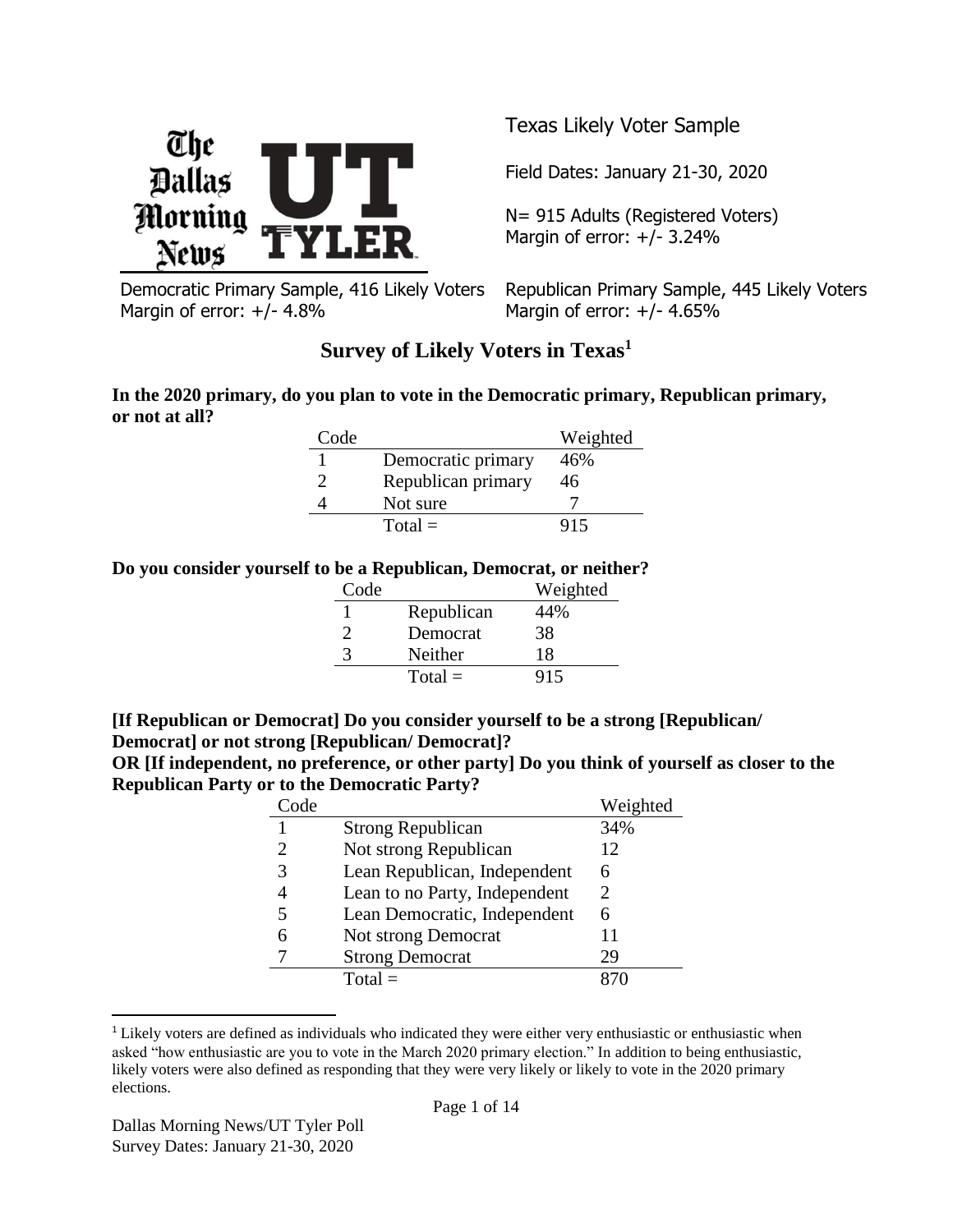| Code |                               | Weighted | Dem. | Ind. | Rep. |
|------|-------------------------------|----------|------|------|------|
|      | <b>Extremely liberal</b>      | 8%       | 15%  | 6%   | 3%   |
|      | Liberal                       | 13       | 24   |      |      |
|      | Slightly Liberal              |          | 11   | 6    |      |
|      | Moderate, Middle of the Road  | 29       | 37   | 4'   | 16   |
|      | <b>Slightly Conservative</b>  |          |      | 8    | 10   |
|      | Conservative                  |          | 6    | 18   | 36   |
|      | <b>Extremely Conservative</b> | 15       |      |      | 29   |
|      | $Total =$                     | 864      | 325  | 136  | 403  |

**Using a 7-point scale where 1 is extremely liberal and 7 is extremely conservative, how would you rate your political views.** 

#### **Of the following explanations for why people vote, which best describes your motivation to vote?**

| $\angle$ ode |                                         | Weighted |
|--------------|-----------------------------------------|----------|
|              | Select the best candidate               | 62%      |
|              | Civic duty                              | 18       |
|              | Other people are voting in my community |          |
|              | Prevent a bad candidate from winning    | 18       |
|              | $Total =$                               | 286      |

### **In general, do you approve or disapprove of the way President Donald Trump is handling his job as President?**

| Code |            | Weighted | Dem. | Ind. | Rep. |
|------|------------|----------|------|------|------|
|      | Approve    | 49%      | 10%  | 34%  | 87%  |
|      | Disapprove | 46       | 85   |      |      |
| 2    | Don't Know |          |      |      |      |
|      | $Total =$  | 882      | 330  | 147  | 405  |

**In general, do you approve or disapprove of the way Senator John Cornyn is handling his job as Senator?**

| Code |            | Weighted | Dem. | Ind. | Rep. |
|------|------------|----------|------|------|------|
|      | Approve    | 42%      | 15%  | 30%  | 69%  |
| ി    | Disapprove | 32       | 58   | 34   |      |
| 2    | Don't Know | 26       | 26   | 36   |      |
|      | $Total =$  | 876      | 329  | 146  |      |

**In general, do you approve or disapprove of the way Governor Greg Abbott is handling his job as Governor?**

| $\text{Code}$ |            | Weighted | Dem. | Ind. | Rep. |
|---------------|------------|----------|------|------|------|
|               | Approve    | 61%      | 34%  | 56%  | 87%  |
|               | Disapprove |          | 50   | 28   |      |
|               | Don't Know |          | 16   |      |      |
|               | $Total =$  | 378      | 329  | 146  | 403  |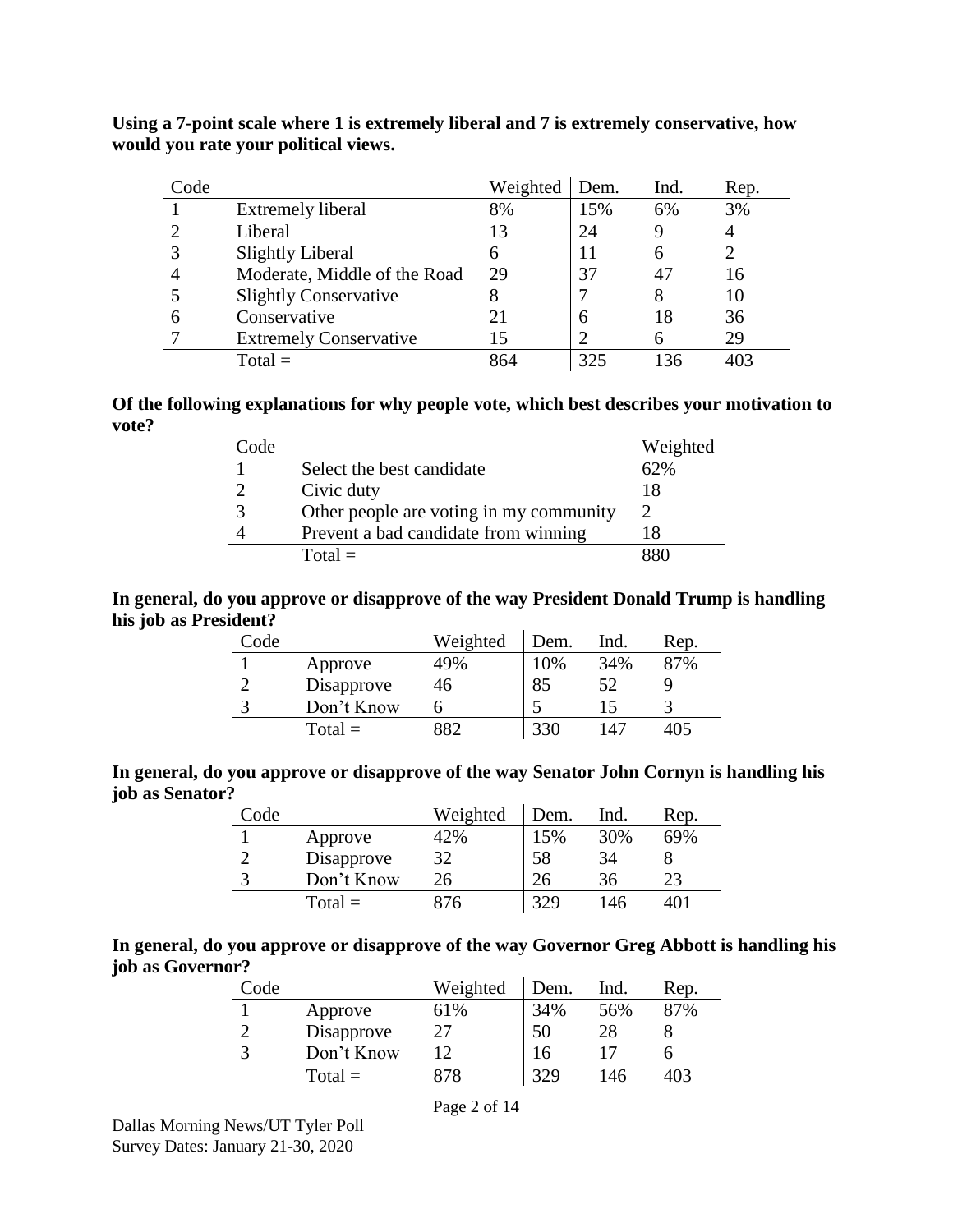### **[If Democrat] Please list in order of importance the following characteristics you prefer in a Democratic nominee for president.**

| Code |                                               | Weighted |
|------|-----------------------------------------------|----------|
|      | Closest to [me] on the issues                 | 41%      |
|      | Supports the policy legacy of President Obama | 21       |
|      | Will appeal to independents                   | 27       |
|      | Will energize the base                        | 12       |
|      | $Total =$                                     |          |

#### **[If Democrat or Independent closer to Democratic Party] Who is your FIRST CHOICE candidate in the Democratic primary?**

| Code |                        | Weighted<br>Dem. | Dem.  | Ind.<br>(Lean D) | White    | Hispanic | <b>Black</b> |
|------|------------------------|------------------|-------|------------------|----------|----------|--------------|
|      | Joe Biden              | 34%              | 37%   | 26%              | 26%      | 32%      | 50%          |
|      | <b>Michael Bennett</b> |                  |       |                  | 2        |          |              |
|      | Michael Bloomberg      | 16               | 13    | 23               | 20       | 13       | 12           |
|      | Pete Buttigieg         | 4                | 4     |                  |          |          |              |
|      | John Delaney           |                  |       |                  |          |          | $\lt$        |
| 6    | Tulsi Gabbard          |                  |       |                  |          |          |              |
|      | Amy Klobuchar          | 3                | 3     |                  |          |          |              |
| 8    | <b>Deval Patrick</b>   | $<$ l            | $<$ 1 |                  | $\leq$ 1 |          |              |
| 9    | <b>Bernie Sanders</b>  | 18               | 18    | 23               | 12       | 29       | 16           |
| 10   | Tom Steyer             | $\overline{2}$   |       | 3                |          |          |              |
| 11   | Elizabeth Warren       | 17               | 19    | 10               | 22       | 15       | 13           |
| 12   | Andrew Yang            | 3                | 2     | 4                |          | 3        | 3            |
|      | $Total =$              | 381              | 298   | 63               | 195      | 77       | 84           |

#### **How enthusiastic are you to vote for (Insert FIRST CHOICE) over other candidates in the field?**

| Code |                       | Very<br>Enthusiastic (1) | Enthusiastic<br>(2) | No opinion<br>(3) | Unenthusiastic<br>(4) | Very<br>Unenthusiastic |
|------|-----------------------|--------------------------|---------------------|-------------------|-----------------------|------------------------|
|      |                       |                          |                     |                   |                       | (5)                    |
|      | Joe Biden             | 58%                      | 33%                 | 6%                | 3%                    |                        |
| 3    | Michael Bloomberg     | 55                       | 34                  | 6                 | 5                     |                        |
|      | Pete Buttigieg        | 58                       | 37                  |                   |                       |                        |
|      | Amy Klobuchar         | 43                       | 54                  | 0                 |                       |                        |
| 9    | <b>Bernie Sanders</b> | 71                       | 28                  |                   |                       |                        |
| 11   | Elizabeth Warren      | 53                       | 45                  |                   |                       |                        |
| 12   | Andrew Yang           | 67                       | 32                  | U                 |                       |                        |
| 2    | <b>Michael Bennet</b> |                          |                     |                   |                       |                        |
| 5    | John Delaney          |                          |                     |                   |                       |                        |
| 6    | Tulsi Gabbard         |                          |                     |                   |                       |                        |
| 8    | Deval Patrick         |                          |                     |                   |                       |                        |
| 10   | Tom Steyer            |                          |                     |                   |                       |                        |

**\***Candidates Bennet, Delaney, Gabbard, Patrick, and Steyer did not have more than 2% support.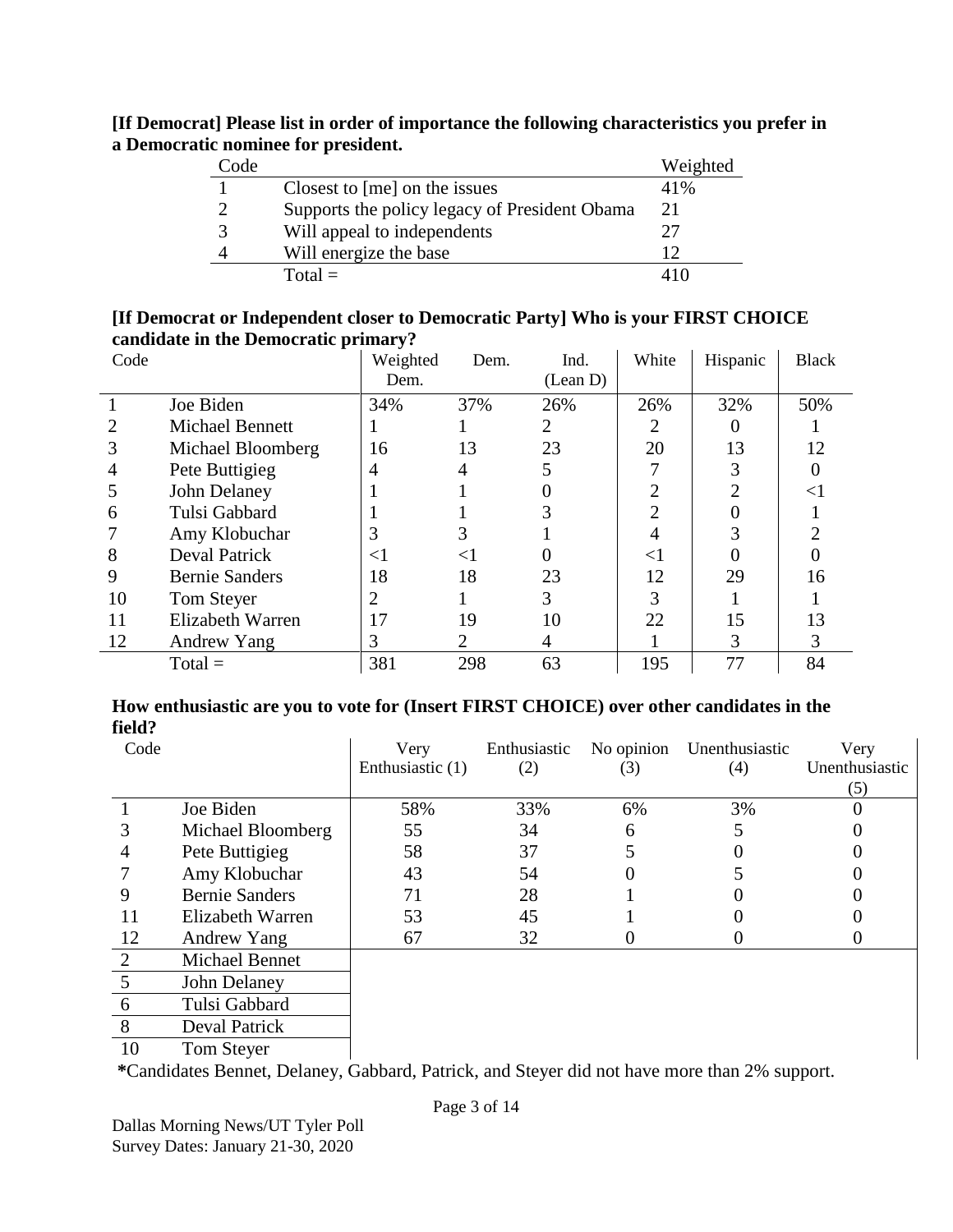| Code |                        | Weighted<br>Dem. | Dem. | Ind.<br>(Lean D) | White | Hispanic | <b>Black</b> |
|------|------------------------|------------------|------|------------------|-------|----------|--------------|
|      |                        |                  |      |                  |       |          |              |
|      | Joe Biden              | 19%              | 20%  | 20%              | 21%   | 20%      | 16%          |
|      | <b>Michael Bennett</b> | 3                |      | 3                |       |          |              |
|      | Michael Bloomberg      | 18               | 19   | 15               | 10    | 29       |              |
|      | Pete Buttigieg         | 8                | 8    | 9                | 11    | 8        |              |
|      | John Delaney           |                  |      |                  |       | າ        | $\lt$        |
| 6    | Tulsi Gabbard          |                  | 91   |                  |       |          | $\leq$       |
|      | Amy Klobuchar          | 10               | 9    |                  | 13    | 8        |              |
| 8    | <b>Deval Patrick</b>   |                  |      |                  | $<$ 1 |          |              |
| 9    | <b>Bernie Sanders</b>  | 15               | 16   | 11               | 11    | 20       | 14           |
| 10   | Tom Steyer             | 5                |      |                  |       |          |              |
| 11   | Elizabeth Warren       | 15               | 16   | 12               | 19    |          | 18           |
| 12   | Andrew Yang            | 5                | 4    | 15               | 4     |          | <sub>0</sub> |
|      | $Total =$              | 372              | 295  | 59               | 188   | 78       | 82           |

## **[If Democrat or Independent closer to Democratic Party] Who is your SECOND CHOICE candidate in the Democratic primary?**

#### **[If Democrat or Independent Lean Democrat] In the Texas Democratic primary for the U.S. Senate, which candidate do you support?**

| Code |                           | Weighted |
|------|---------------------------|----------|
|      | Chris Bell                | 5%       |
| 2    | Michael Cooper            | 3        |
| 3    | Amanda Edwards            | 4        |
| 4    | Jack Foster, Jr.          | 3        |
| 5    | Annie "Mamá" Garcia       | 6        |
| 6    | Victor Harris             | 3        |
| 7    | M.J. Hegar                | 9        |
| 8    | Sema Hernandez            | 4        |
| 9    | D.R. Hunter               | 2        |
| 10   | Adrian Ocegueda           |          |
| 11   | Cristina Tzintzún Ramirez | 4        |
| 12   | Royce West                | 6        |
| 14   | Not sure                  | 52       |
|      | $Total =$                 | 414      |

| [If Republican] If the general election for president were held today, for whom would you |  |
|-------------------------------------------------------------------------------------------|--|
| vote?                                                                                     |  |

| Code |                  | Weighted |
|------|------------------|----------|
|      | Donald Trump     | 88%      |
|      | Joe Walsh        |          |
| 3    | <b>Bill Weld</b> |          |
|      | Not sure         |          |
|      | $Total =$        | 445      |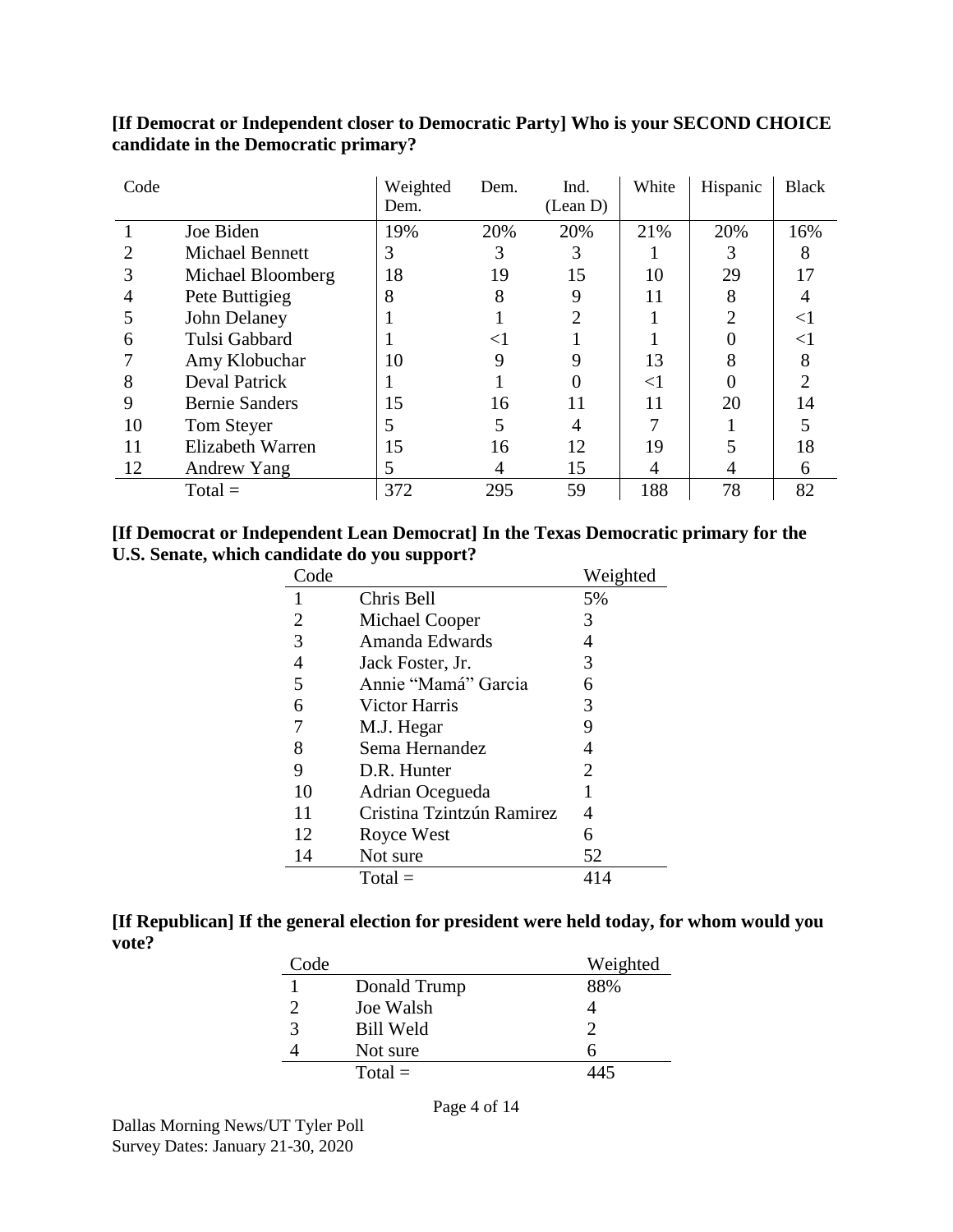#### **[If Republican or Independent Lean Republican] In the Texas Republican primary for the U.S. Senate, which candidate do you support?**

| Code |                    | Weighted |
|------|--------------------|----------|
|      | John Cornyn        | 62%      |
| 2    | Virgil Bierschwale | ${<}1$   |
| 3    | John Castro        | 5        |
|      | Dwayne Stovall     | 3        |
| 5    | <b>Mark Yancey</b> |          |
| 6    | Not sure           | 30       |
|      | $Total =$          | 145      |

#### **If the general election for president were held today, for whom would you vote?**

| Code |                   | Weighted | Dem. | Ind. | Rep. |
|------|-------------------|----------|------|------|------|
|      | Elizabeth Warren  | 41%      | 80%  | 37%  | 8%   |
|      | Donald Trump      | 48       |      |      | 88   |
|      | Neither $-$ Other |          | 16   |      |      |
|      | $Total =$         | 907      | 327  | 176  | 404  |

#### **If the general election for president were held today, for whom would you vote?**

| Code |                   | Weighted | Dem. | Ind. | Rep. |
|------|-------------------|----------|------|------|------|
|      | Joe Biden         | 44%      | 86%  | 42%  | 9%   |
|      | Donald Trump      | 46       |      | 37   | 86   |
|      | Neither $-$ Other |          | 10   |      |      |
|      | $Total =$         | 910      | 328  | 78   | 404  |

#### **If the general election for president were held today, for whom would you vote?**

| Code |                   | Weighted | Dem. | Ind. | Rep. |
|------|-------------------|----------|------|------|------|
|      | Mike Bloomberg    | 44%      | 82%  | 46%  | 10%  |
|      | Donald Trump      |          |      | 38   | 87   |
|      | Neither $-$ Other |          | 14   | 16   |      |
|      | $Total =$         | 906      | 328  | 175  | 103  |

#### **If the general election for president were held today, for whom would you vote?**

| Code |                       | Weighted | Dem. | Ind.   | Rep. |
|------|-----------------------|----------|------|--------|------|
|      | <b>Bernie Sanders</b> | 42%      | 79%  | 38%    |      |
|      | Donald Trump          |          |      | 38     |      |
|      | Neither $-$ Other     |          |      | $2\pi$ |      |
|      | $Total =$             | $-910$   | 329  |        | 404  |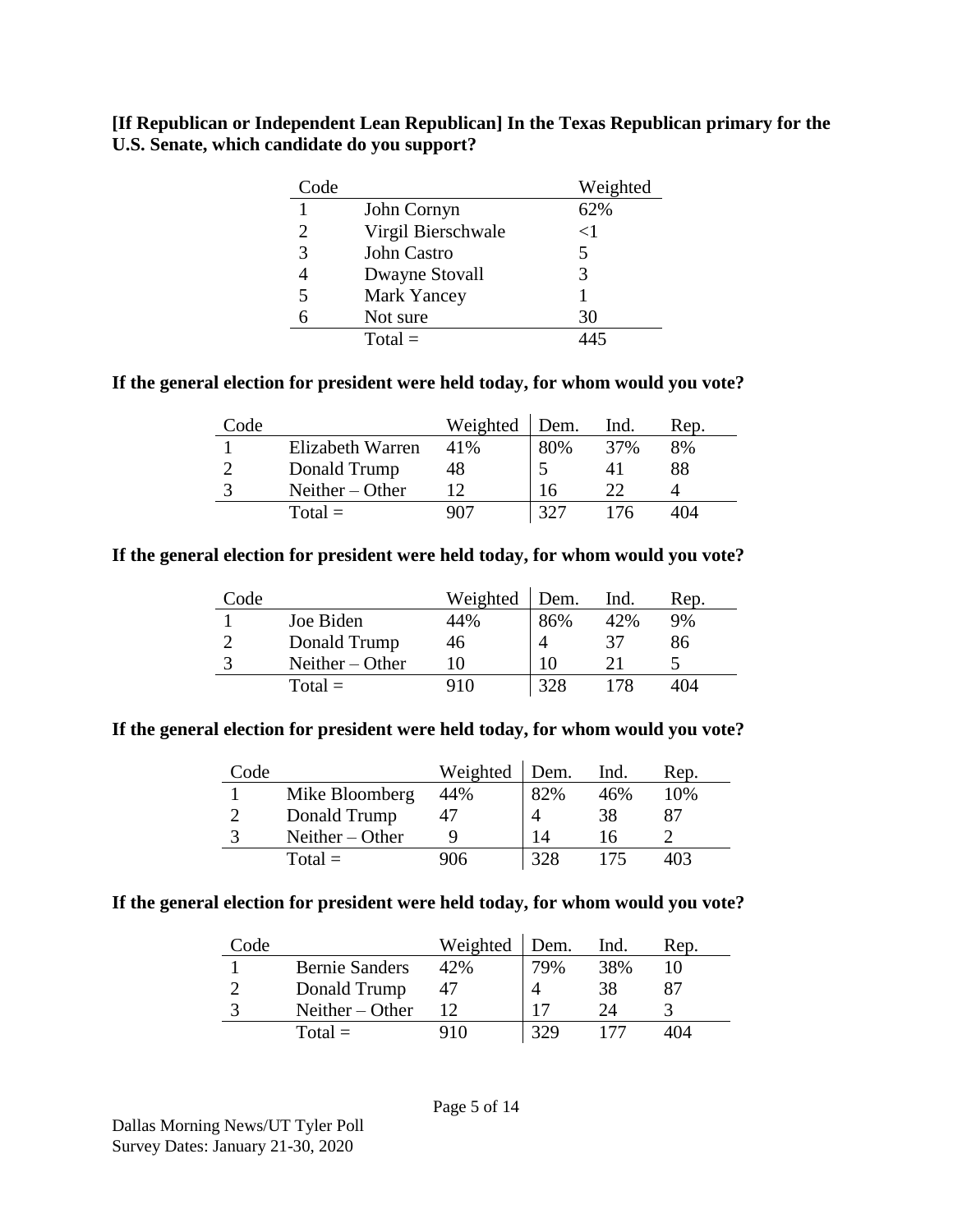| Code |                   | Weighted | Dem. | Ind. | Rep. |
|------|-------------------|----------|------|------|------|
|      | Pete Buttigieg    | 37%      | 70%  | 40%  | 8%   |
|      | Donald Trump      |          |      | 40   | 88   |
|      | Neither $-$ Other |          | 26   | 20   |      |
|      | $Total =$         | 905      | 328  | 176  | 401  |

### **If the general election for president were held today, for whom would you vote?**

### **If the general election for president were held today, for whom would you vote?**

| Code |                   | Weighted | Dem. | Ind. | Rep. |
|------|-------------------|----------|------|------|------|
|      | Amy Klobuchar     | 38%      | 72%  | 36%  | 10%  |
|      | Donald Trump      | 46       |      | 38   | 86   |
|      | Neither $-$ Other | 16       | つち   | 26   |      |
|      | $Total =$         | 909      | 329  | 76   | 404  |

### **If the general election for president were held today, for whom would you vote?**

| Code |                   | Weighted | Dem. | Ind. | Rep. |
|------|-------------------|----------|------|------|------|
|      | Tom Steyer        | 36%      | 68%  | 37%  | 7%   |
|      | Donald Trump      | 47       |      | 39   | 88   |
|      | Neither $-$ Other |          | つつ   | 23   |      |
|      | $Total =$         | 906      | 325  |      | 404  |

### **Ranking the presidential candidates on who you trust to lead as the Commander in Chief, who is your top choice?**

| Code           |                        | Weighted       | Democratic | Independent | Republican |
|----------------|------------------------|----------------|------------|-------------|------------|
|                | Joe Biden              | 18%            | 37%        | 19%         | 3%         |
| 2              | <b>Michael Bennett</b> | $< \! 1$       |            |             |            |
| 3              | Michael Bloomberg      | 8              | 14         | 10          |            |
| $\overline{4}$ | Pete Buttigieg         | $\overline{2}$ | 4          |             |            |
|                | John Delaney           |                |            |             |            |
| 6              | Tulsi Gabbard          | <1             |            |             |            |
|                | Amy Klobuchar          | $\overline{2}$ |            |             |            |
| 8              | <b>Deval Patrick</b>   |                |            |             | <1         |
| 9              | <b>Bernie Sanders</b>  | 9              | 17         |             |            |
| 10             | Tom Steyer             | $\leq$ 1       | $<$ 1      |             |            |
| 11             | Elizabeth Warren       | 10             | 19         | 12          |            |
| 12             | Andrew Yang            | $\overline{2}$ | 3          | 2           |            |
| 13             | Donald Trump           | 45             |            | 36          | 86         |
| 99             | Undecided              | 2              | 2          | 5           | $\leq$ 1   |
|                | $Total =$              | 909            | 327        | 180         | 402        |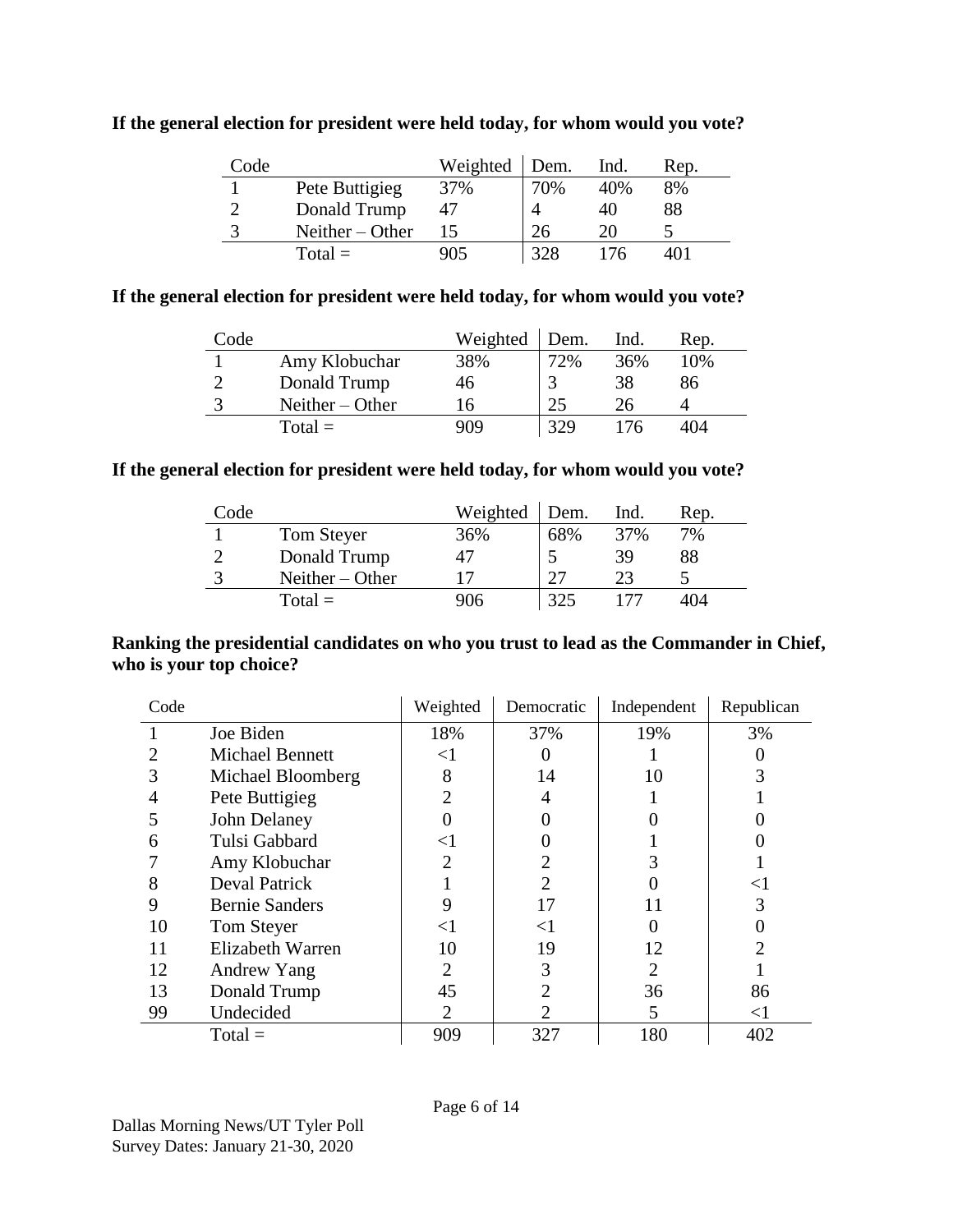| Code |                        | Weighted       | Democratic | Independent | Republican |
|------|------------------------|----------------|------------|-------------|------------|
|      | Joe Biden              | 12%            | 23%        | 10%         | 3%         |
|      | <b>Michael Bennett</b> |                |            |             |            |
|      | Michael Bloomberg      | 12             | 21         | 13          |            |
| 4    | Pete Buttigieg         | 3              | 4          |             |            |
|      | John Delaney           |                |            |             |            |
| 6    | Tulsi Gabbard          |                |            |             |            |
|      | Amy Klobuchar          |                |            | $<$ l       |            |
| 8    | <b>Deval Patrick</b>   | 2              |            | 3           |            |
| 9    | <b>Bernie Sanders</b>  | 12             | 20         | 13          |            |
| 10   | Tom Steyer             |                |            |             |            |
| 11   | Elizabeth Warren       | 11             | 21         |             |            |
| 12   | Andrew Yang            | $\overline{2}$ | 2          |             |            |
| 13   | Donald Trump           | 44             |            | 36          | 84         |
| 99   | Undecided              | 3              |            | 8           |            |
|      | $Total =$              | 905            | 326        | 180         | 399        |

**Ranking the presidential candidates on who you trust to lead on gun policy, who is your top choice?**

### **Ranking the presidential candidates on who you trust to lead on economic opportunity, who is your top choice?**

| Code |                        | Weighted              | Democratic     | Independent | Republican     |
|------|------------------------|-----------------------|----------------|-------------|----------------|
|      | Joe Biden              | 12%                   | 25%            | 10%         | 1%             |
|      | <b>Michael Bennett</b> | $\theta$              |                |             |                |
| 3    | Michael Bloomberg      | 16                    | 24             | 24          |                |
|      | Pete Buttigieg         | $\mathcal{D}_{\cdot}$ | $\mathfrak{D}$ |             |                |
|      | John Delaney           |                       |                |             |                |
| 6    | Tulsi Gabbard          |                       |                |             |                |
|      | Amy Klobuchar          |                       |                |             |                |
| 8    | <b>Deval Patrick</b>   |                       |                |             | $\leq$         |
| 9    | <b>Bernie Sanders</b>  | 9                     | 16             |             | $\mathfrak{D}$ |
| 10   | Tom Steyer             | ${<}1$                | $<$ 1          |             |                |
| 11   | Elizabeth Warren       | 11                    | 22             |             | 3              |
| 12   | Andrew Yang            | 3                     |                |             | $\leq$         |
| 13   | Donald Trump           | 44                    |                | 37          | 85             |
| 99   | Undecided              |                       |                | 3           | $\leq$ 1       |
|      | $Total =$              | 902                   | 326            | 178         | 398            |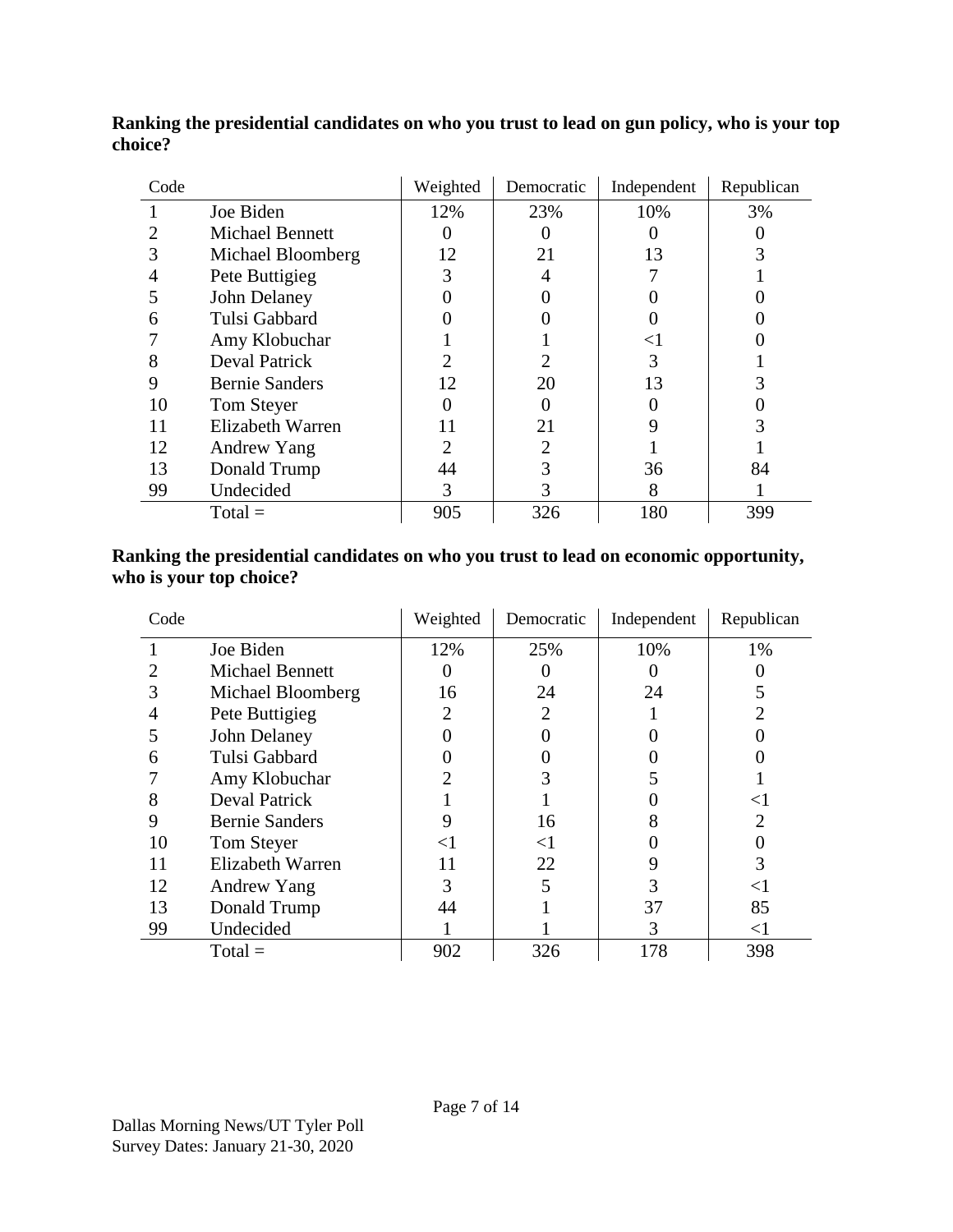**Are you concerned that the impeachment of President Donald Trump by the House of Representatives will affect the outcome of the 2020 election?**

| Code |                        | Weighted | Dem. | Ind. | Rep. |
|------|------------------------|----------|------|------|------|
|      | Yes, I am concerned    | 37%      | 48%  | 2.7% | 31%  |
|      | No, I am not concerned | 56       | 44   | 59   | 64   |
|      | No opinion             |          |      |      |      |
|      | $Total =$              | 908      | 328  | 79   |      |

#### **Based on what you know today, do you believe the Senate should or should not remove President Donald Trump from office after the impeachment?**

| Code |                   | Weighted | Dem. | Ind. | Rep. |
|------|-------------------|----------|------|------|------|
|      | Should remove     | 45%      | 84%  | 46%  | 11%  |
|      | Should not remove | 48       |      | 46   | 85   |
|      | Not sure          |          |      |      |      |
|      | $Total =$         | 909      | 328  | 70   |      |

#### **Do you support or oppose efforts by the United States government to improve border security along the U.S. border with Mexico?**

| Code |                            | Weighted |
|------|----------------------------|----------|
|      | Strongly support           | 46%      |
| 2    | Support                    | 23       |
| 3    | Neither oppose nor support | 16       |
|      | Oppose                     |          |
|      | Strongly oppose            |          |
|      | $Total =$                  |          |

### **Do you agree or disagree that a wall along the Texas-Mexico border is necessary for a safe border?**

| Code |                            | Weighted |
|------|----------------------------|----------|
|      | Strongly agree             | 38%      |
|      | Agree                      | 14       |
| 3    | Neither agree nor disagree | 11       |
|      | Disagree                   | 11       |
|      | Strongly disagree          | 26       |
|      | $Total =$                  |          |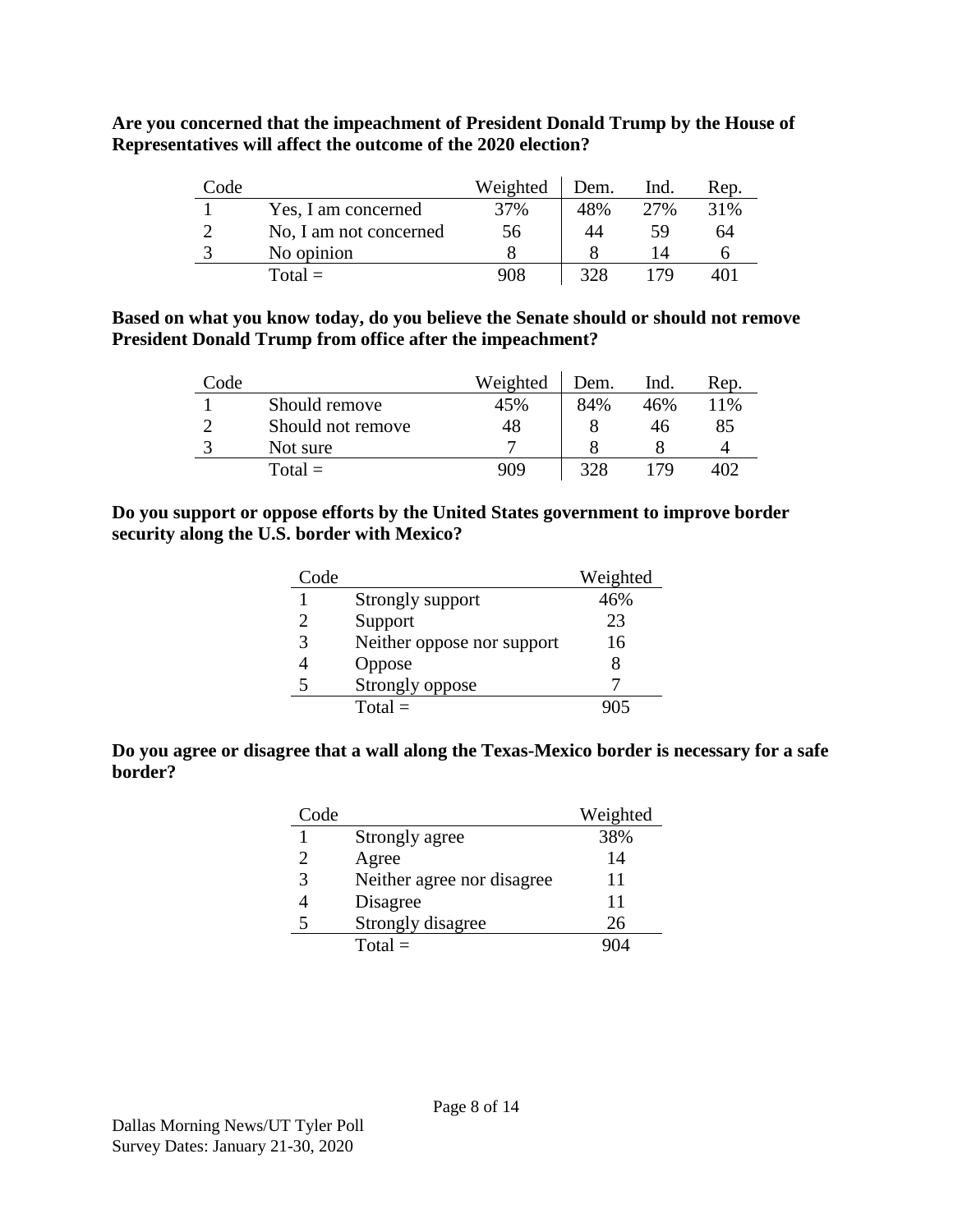**Do you support or oppose Governor Greg Abbott's decision to block refugees from resettling in Texas?**

| Code |                            | Weighted |
|------|----------------------------|----------|
|      | Strongly support           | 38%      |
|      | Support                    | 15       |
| 3    | Neither oppose nor support | 14       |
|      | Oppose                     | 16       |
|      | Strongly oppose            | 16       |
|      | $Total =$                  |          |

### **Do you support or oppose the U.S. military action to assassinate Iranian General Qasem Soleimani?**

| Code |                            | Weighted |
|------|----------------------------|----------|
|      | Strongly support           | 31%      |
|      | Support                    | 15       |
| 3    | Neither oppose nor support | 23       |
|      | Oppose                     | 16       |
|      | Strongly oppose            | 15       |
|      | $Total =$                  |          |

#### **Do you agree or disagree that elected officials are doing enough to prevent mass shootings?**

| Code |                   | Weighted |
|------|-------------------|----------|
|      | Strongly agree    | 18%      |
|      | Agree             | 14       |
| 3    | Somewhat agree    | 13       |
|      | Somewhat disagree | 17       |
| 5    | Disagree          | 15       |
|      | Strongly disagree | 21       |
|      | $Total =$         |          |

#### **Do you support or oppose requiring background checks for all potential gun buyers?**

| Code |                            | Weighted |
|------|----------------------------|----------|
|      | Strongly support           | 65%      |
|      | Support                    | 22       |
| 3    | Neither oppose nor support |          |
|      | Oppose                     |          |
|      | Strongly oppose            |          |
|      | $Total =$                  |          |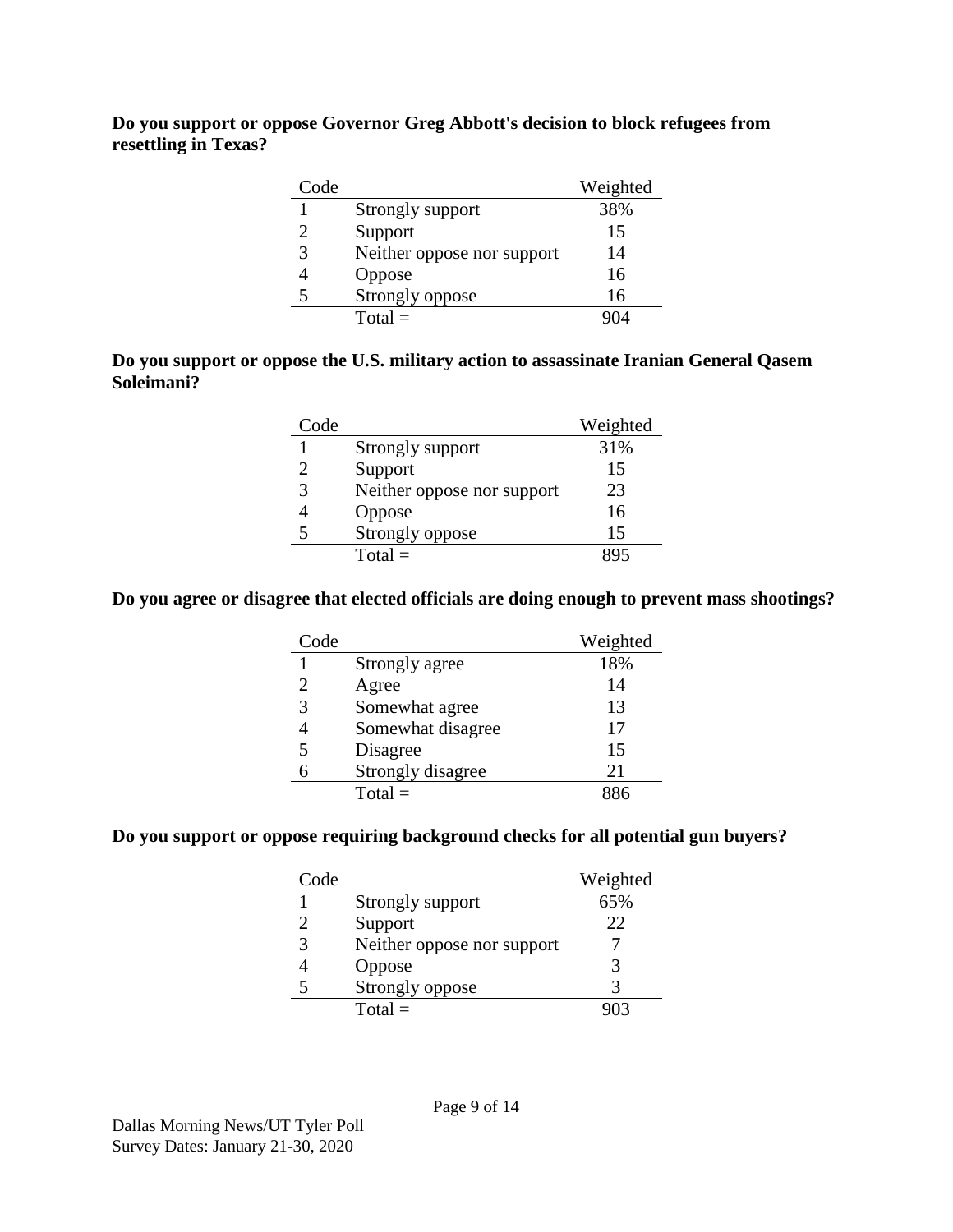**Do you support or oppose a law allowing law enforcement to take away guns from people a judge deems dangerous?**

| Code |                            | Weighted |
|------|----------------------------|----------|
|      | Strongly support           | 43%      |
|      | Support                    | 25       |
|      | Neither oppose nor support | 17       |
|      | Oppose                     | Q        |
|      | Strongly oppose            |          |
|      | $Total =$                  |          |

### **Do you support or oppose a nationwide ban on high-capacity ammunition clips with more than 10 bullets?**

| Code |                            | Weighted |
|------|----------------------------|----------|
|      | Strongly support           | 40%      |
|      | Support                    | 18       |
| 3    | Neither oppose nor support | 15       |
|      | Oppose                     | 13       |
|      | Strongly oppose            | 15       |
|      | $Total =$                  |          |

#### **Do you support or oppose a nationwide ban on the sale of assault weapons?**

| Code |                            | Weighted |
|------|----------------------------|----------|
|      | Strongly support           | 38%      |
|      | Support                    | 18       |
| 3    | Neither oppose nor support | 13       |
|      | Oppose                     | 14       |
|      | Strongly oppose            | 18       |
|      | $Total =$                  |          |

### **Do you support or oppose a mandatory buyback program to turn in all assault weapons for payment?**

| Code |                            | Weighted |
|------|----------------------------|----------|
|      | Strongly support           | 28%      |
|      | Support                    | 18       |
| 3    | Neither oppose nor support | 16       |
|      | Oppose                     | 11       |
|      | Strongly oppose            | 26       |
|      | $Total =$                  |          |

Page 10 of 14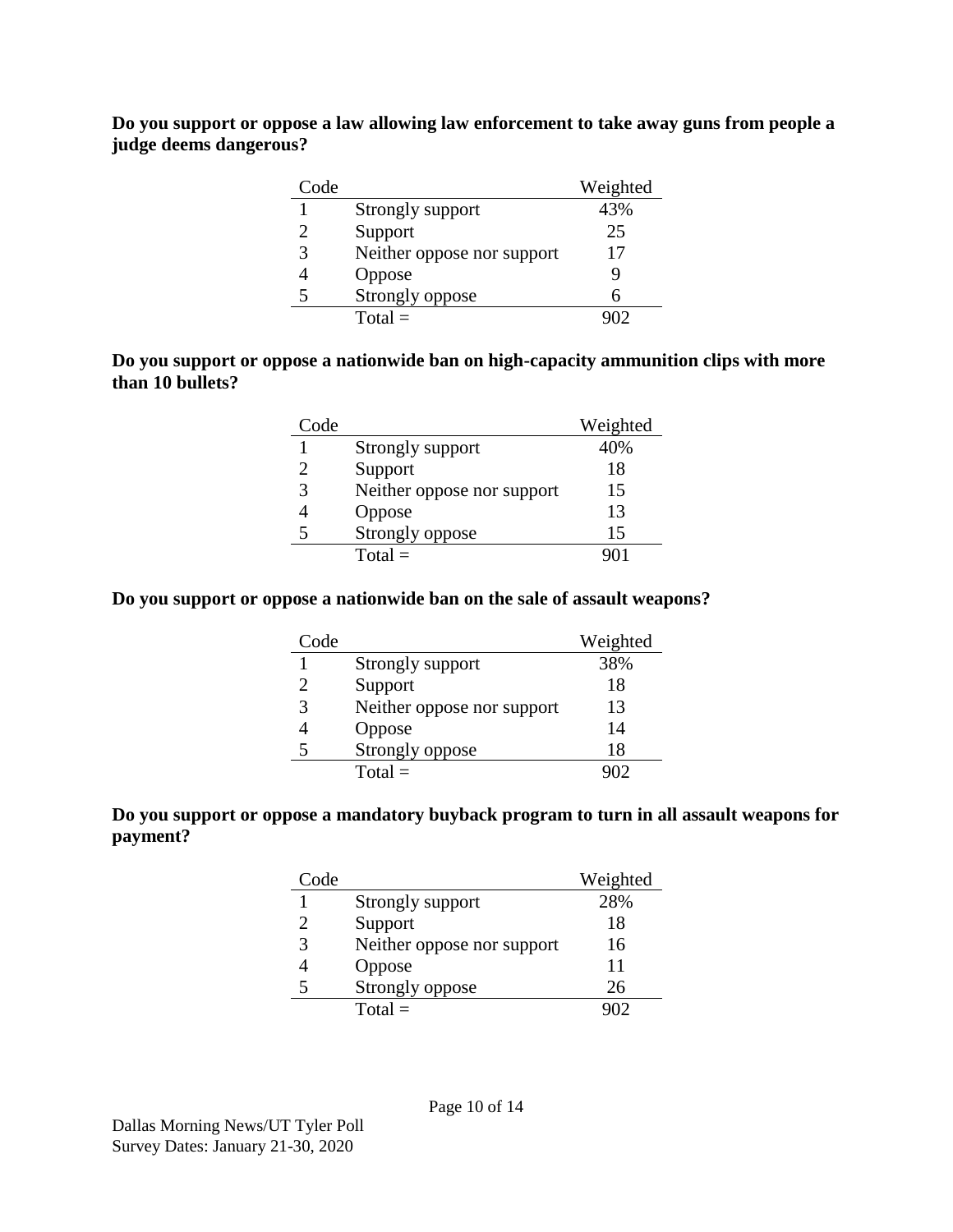| Code |                   | Weighted | Dem. | Ind. | Rep. |
|------|-------------------|----------|------|------|------|
|      | Very prepared     | 17%      | 12%  | 8%   | 25%  |
|      | Prepared          | 39       | 30   | 36   | 49   |
|      | Not prepared      | 27       | 38   | 30   | 16   |
|      | Not very prepared | 14       | 18   | 23   | 6    |
|      | Not sure          |          |      |      |      |
|      | $Total =$         | 904      | 326  |      |      |

**Do you think the U.S. is very prepared, prepared, not very prepared or not prepared at all to keep elections safe and secure?**

### **How likely or unlikely is it that a foreign nation will attempt to create confusion in the upcoming election?**

| Code          |                   | Weighted | Dem. | Ind. | Rep. |
|---------------|-------------------|----------|------|------|------|
|               | Very likely       | 37%      | 49%  | 40%  | 24%  |
| ∍             | Somewhat likely   | 32       | 31   | 33   | 33   |
| $\mathcal{R}$ | Somewhat unlikely | 13       | 11   |      | 17   |
|               | Very unlikely     | 12       |      | 12   | 18   |
|               | Not sure          |          |      |      |      |
|               | $Total =$         | 904      | 326  |      |      |

#### **Demographic Questions**

#### **What do you identify as your racial or ethnic background?**

| Code                        |                                  | Weighted |
|-----------------------------|----------------------------------|----------|
|                             | White, Non-Hispanic              | 58%      |
| $\mathcal{D}_{\mathcal{L}}$ | Hispanic or Latino               | 22       |
| 3                           | <b>Black or African American</b> | 14       |
|                             | Asian                            |          |
|                             | Other                            |          |
|                             | $Total =$                        |          |

## **[If Hispanic] What is the origin of the ethnicity background?**

| Code                  |                         | Weighted              |
|-----------------------|-------------------------|-----------------------|
|                       | Mexican                 | 45%                   |
| $\mathcal{D}_{\cdot}$ | <b>Mexican American</b> | 43                    |
| 3                     | Puerto Rican            | $\mathcal{D}_{\cdot}$ |
|                       | Cuban                   |                       |
|                       | Other                   |                       |
|                       | $Total =$               |                       |

Page 11 of 14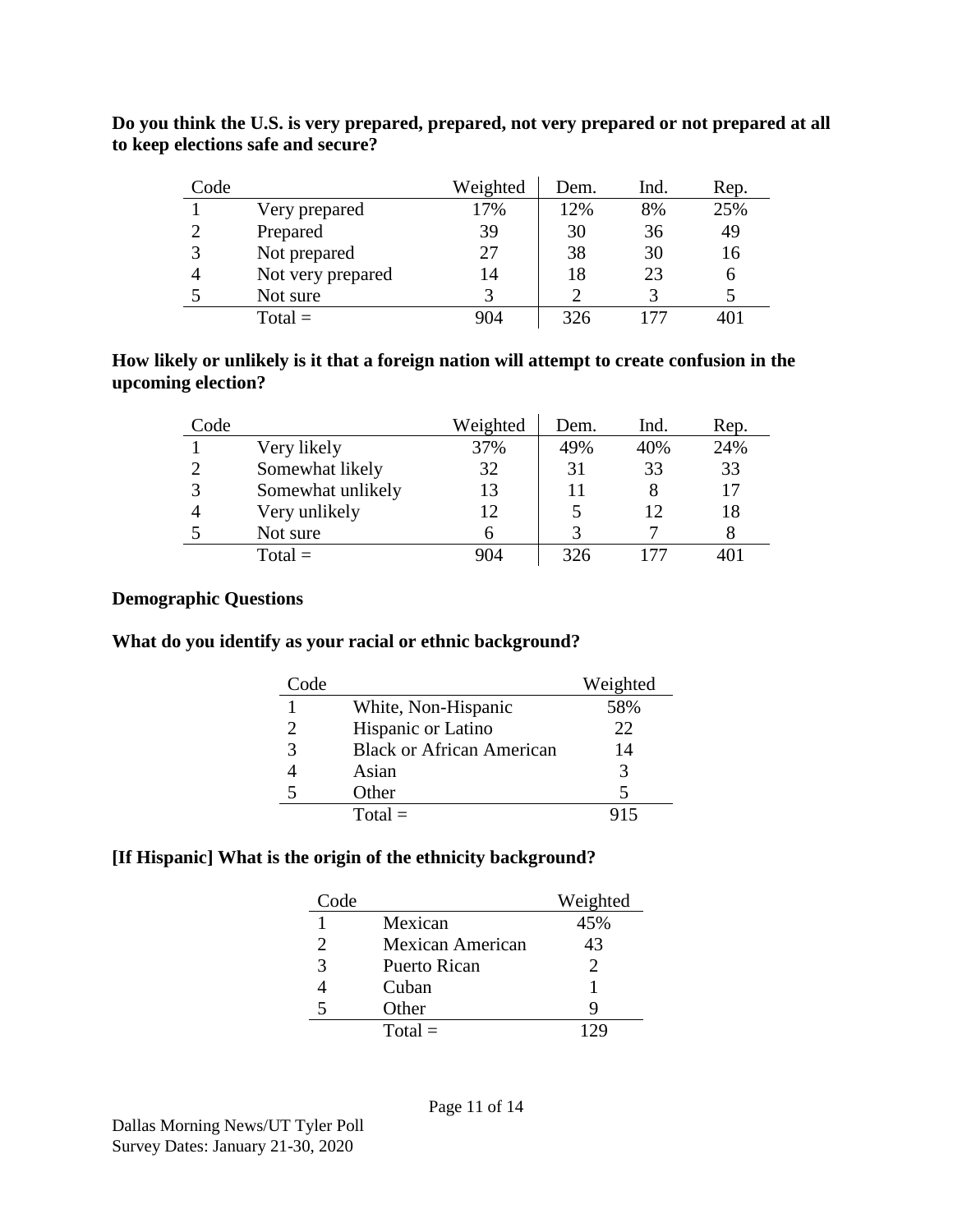## **[If Hispanic] How many generations has your family been in America?**

|               | Weighted |
|---------------|----------|
| One           | 31%      |
| Two           | 22       |
| Three or more | 47       |
| $Total =$     | 129      |

## **What is the highest level of education you have attained?**

| Code |                                              | Weighted |
|------|----------------------------------------------|----------|
|      | Did not finish high school                   | 5%       |
|      | High school graduation, no college           | 24       |
|      | Completed Associate's Degree or Some College | 36       |
|      | Completed Bachelor's Degree                  | 24       |
|      | Graduate or Professional Degree/Coursework   |          |
|      | $Total =$                                    |          |

### **What is your age?**

| Code |           | Weighted |
|------|-----------|----------|
|      | 18-29     | 15%      |
| 2    | 30-44     | 23       |
| 3    | $45 - 64$ | 35       |
|      | $65+$     | 27       |
|      | $Total =$ | 915      |

### **What is your marital status?**

| Code |                    | Weighted |
|------|--------------------|----------|
|      | Married            | 57%      |
|      | Divorced/Separated | 14       |
| 3    | Single             | 27       |
|      | Other              |          |
|      | $Total =$          |          |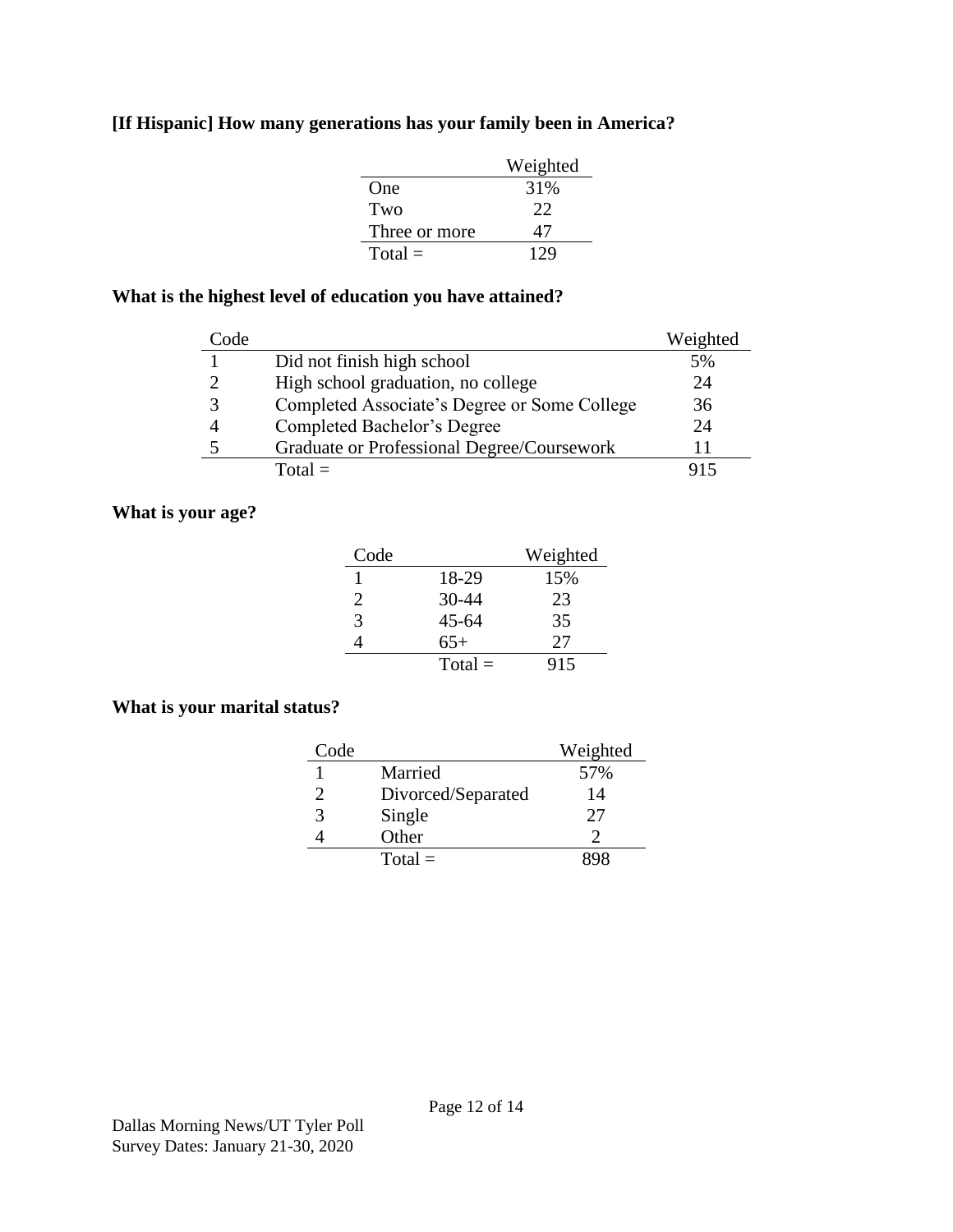| Code |                                    | Weighted |
|------|------------------------------------|----------|
|      | Roman Catholic                     | 27%      |
| 2    | <b>Evangelical Protestant</b>      | 24       |
| 3    | <b>Mainline Protestant</b>         | 18       |
|      | African-American Protestant        | 4        |
| 12   | $Christian - unaffiliated$         |          |
| 5    | <b>Church of Latter Day Saints</b> |          |
| 6    | Jewish                             |          |
| 99   | Other                              | 3        |
| 8    | Secular/No Religious Affiliation   | 18       |
|      | $Total =$                          |          |

## **How would you best describe your religious affiliation?**

## **How frequently do you attend worship services?**

| Code |                       | Weighted |
|------|-----------------------|----------|
|      | Never/hardly ever     | 31%      |
| 2    | A few times a year    | 23       |
| 3    | Once or twice a month | 13       |
| 4    | Almost every week     | 13       |
| 5    | Once a week or more   | 20       |
|      | $Total =$             |          |

### **What is your gender?**

|          |           | Weighted                     |
|----------|-----------|------------------------------|
|          | Male      | 52%                          |
| $\gamma$ | Female    | 48                           |
| 2        | Neither   | $\langle \, \cdot \, \rvert$ |
|          | $Total =$ | 915                          |

## **What is your approximate level of household income?**

| Code |                     | Weighted |
|------|---------------------|----------|
| 1    | Less than \$30,000  | 18%      |
| 2    | \$30,000-\$49,999   | 17       |
| 3    | \$50,000-\$74,999   | 21       |
| 4    | \$75,000-\$99,999   | 14       |
| 5    | \$100,000-\$149,999 | 12       |
| 6    | \$150,000-\$199,999 | 5        |
| 7    | \$200,000-\$299,999 |          |
| 8    | \$300,000 or more   | 2        |
| 9    | Not given           |          |
|      | $Total =$           |          |